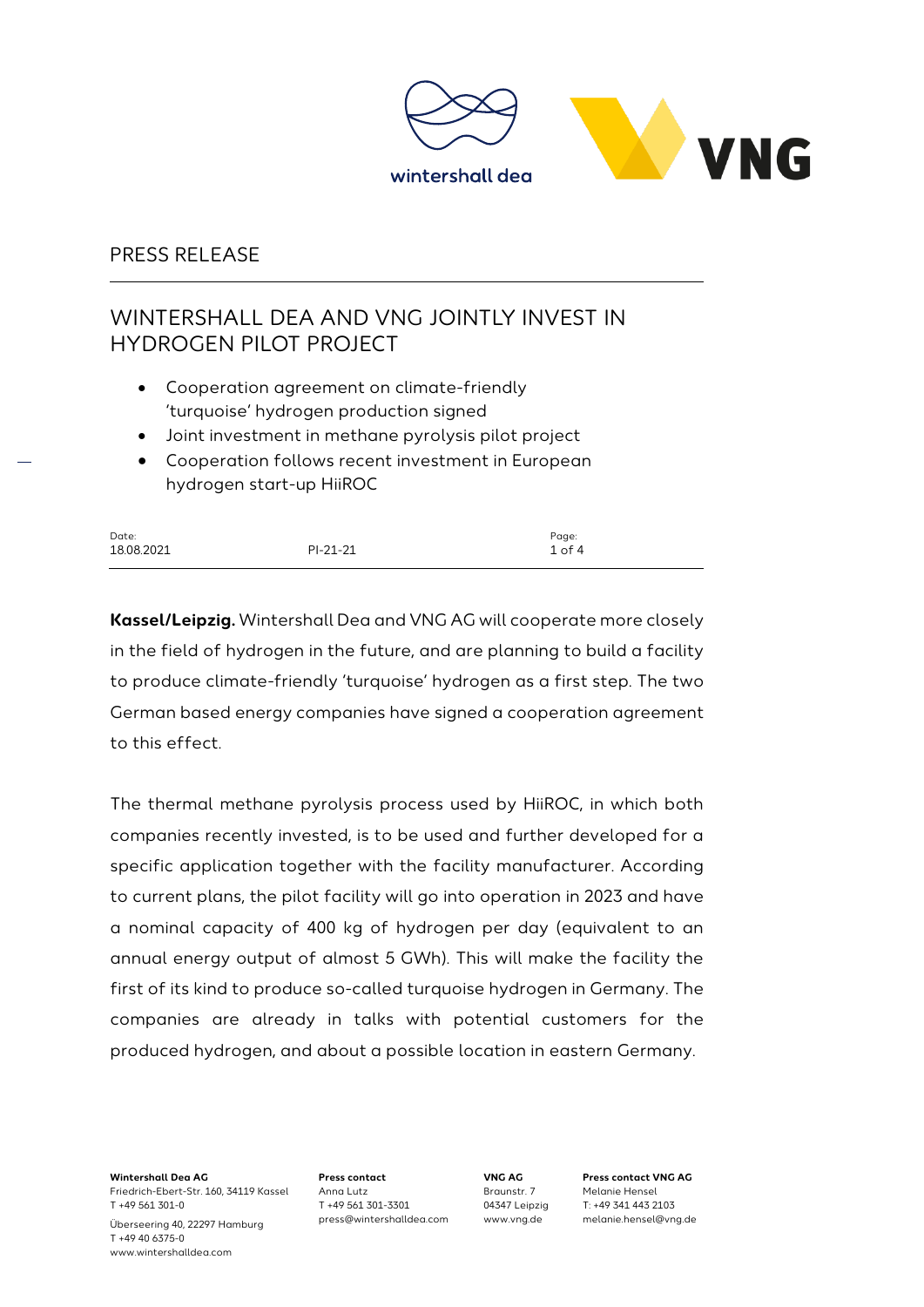

| Date:      |            | Page:      |
|------------|------------|------------|
| 18.08.2021 | $PI-21-21$ | $2$ of $4$ |
|            |            |            |

In the methane pyrolysis process, the natural gas is split into hydrogen and solid carbon at high temperatures. The hydrogen can then be used as a decarbonised energy source. The solid carbon, on the other hand, can be used as a valuable raw material in industry, for example in road or building construction.

"In order to achieve German and European climate targets by 2050, it's necessary to rapidly establish a functioning hydrogen market. We want to be part of the solution and are investing in future-focused projects," says Hugo Dijkgraaf, Chief Technology Officer at Wintershall Dea, Europe's leading independent gas and oil company. Both project partners see great potential in the production of hydrogen through methane pyrolysis. "This cooperation with VNG will help realise the technology's potential and establish a hydrogen market, because markets don't happen by themselves. They have to be built and organised – technology neutral," says Dijkgraaf. VNG has extensive experience of the entire natural gas value chain and in particular access to end users. This makes the Leipzig-based company an invaluable partner for Wintershall Dea in this area.

"In order to advance hydrogen as an energy source and establish it as an integral part of the energy mix, strong partnerships are needed, between companies as well as between industry and politics. It is a great development for us that we are now working more closely with a leading international player like Wintershall Dea," adds Hans-Joachim Polk,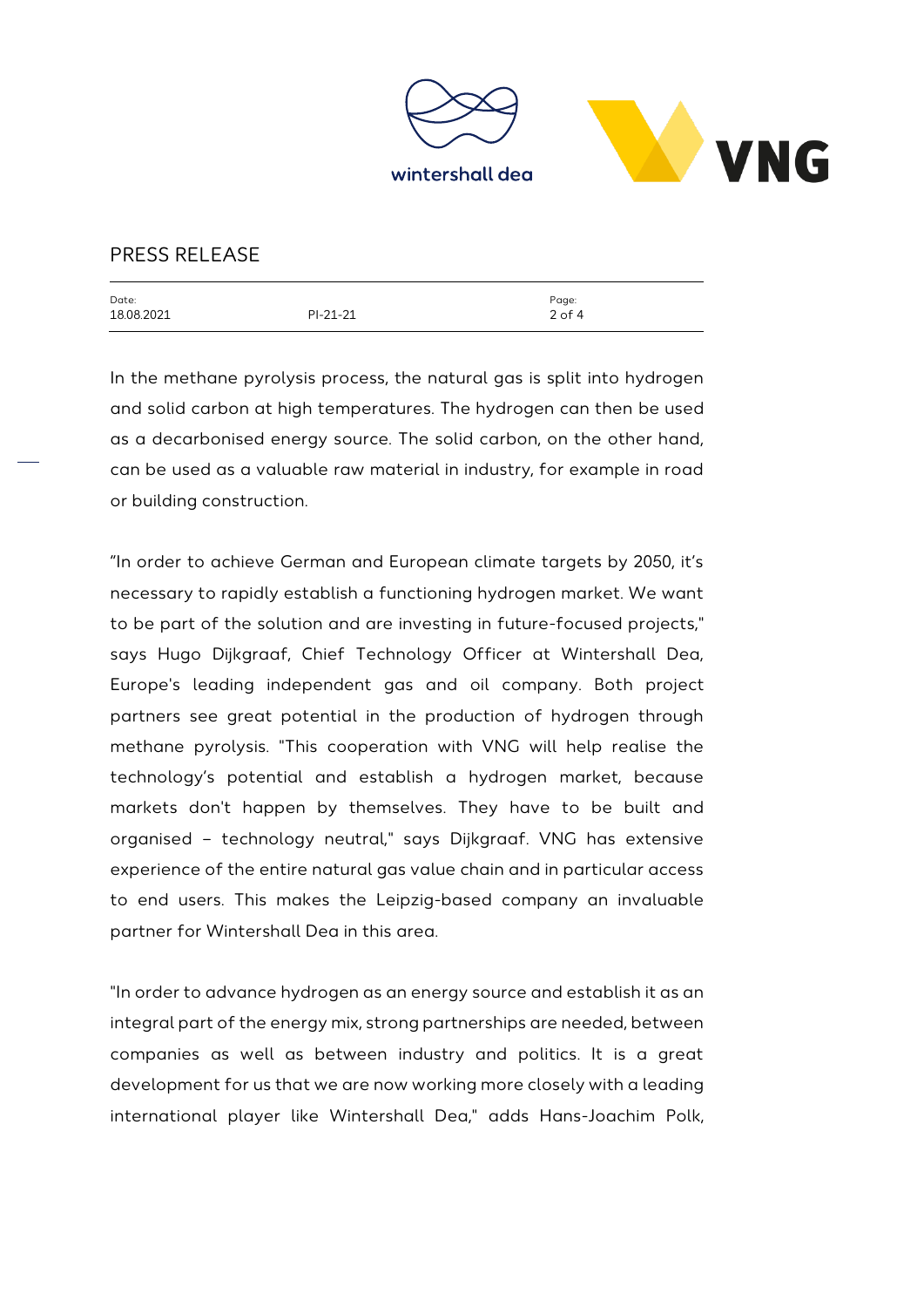

| Date:      |            | Page:      |
|------------|------------|------------|
| 18.08.2021 | $PI-21-21$ | $3$ of $4$ |
|            |            |            |

Member of the Executive Board for Infrastructure/Technology at VNG. Wintershall Dea and VNG want to actively support the energy transition and have already anchored the topics of hydrogen and decarbonisation in their long-term corporate strategies.

### **The two companies have already invested in start-up HiiROC**

Wintershall Dea and VNG are already involved in various hydrogen projects. As part of their co-operation, the two companies have already made an initial investment in a technology partner, HiiROC. Based in Hull in England, this European start-up has further developed methane pyrolysis technology, to accelerate cost-effective and climate-friendly hydrogen production.

#### **About Wintershall Dea**

Wintershall Dea is Europe's leading independent natural gas and oil company with more than 120 years of experience as an operator and project partner along the entire E&P value chain. The company with German roots and headquarters in Kassel and Hamburg explores for and produces gas and oil in 13 countries worldwide in an efficient and responsible manner. With activities in Europe, Russia, Latin America and the MENA region (Middle East & North Africa), Wintershall Dea has a global upstream portfolio and, with its participation in natural gas transport, is also active in the midstream business. *More in ou[r Annual Report.](https://wintershalldea.com/en/investor-relations/2020-annual-report)*

As a European gas and oil company, we support the EU's 2050 carbon neutrality target. As our contribution we have set ourselves ambitious targets: We want to be net zero across our entire upstream operations – both operated and non-operated – by 2030. This includes Scope 1 (direct) and Scope 2 (indirect) greenhouse gas emissions on an equity share basis. In addition Wintershall Dea will bring methane emissions intensity below 0.1 per cent by 2025 and maintain zero routine flaring of